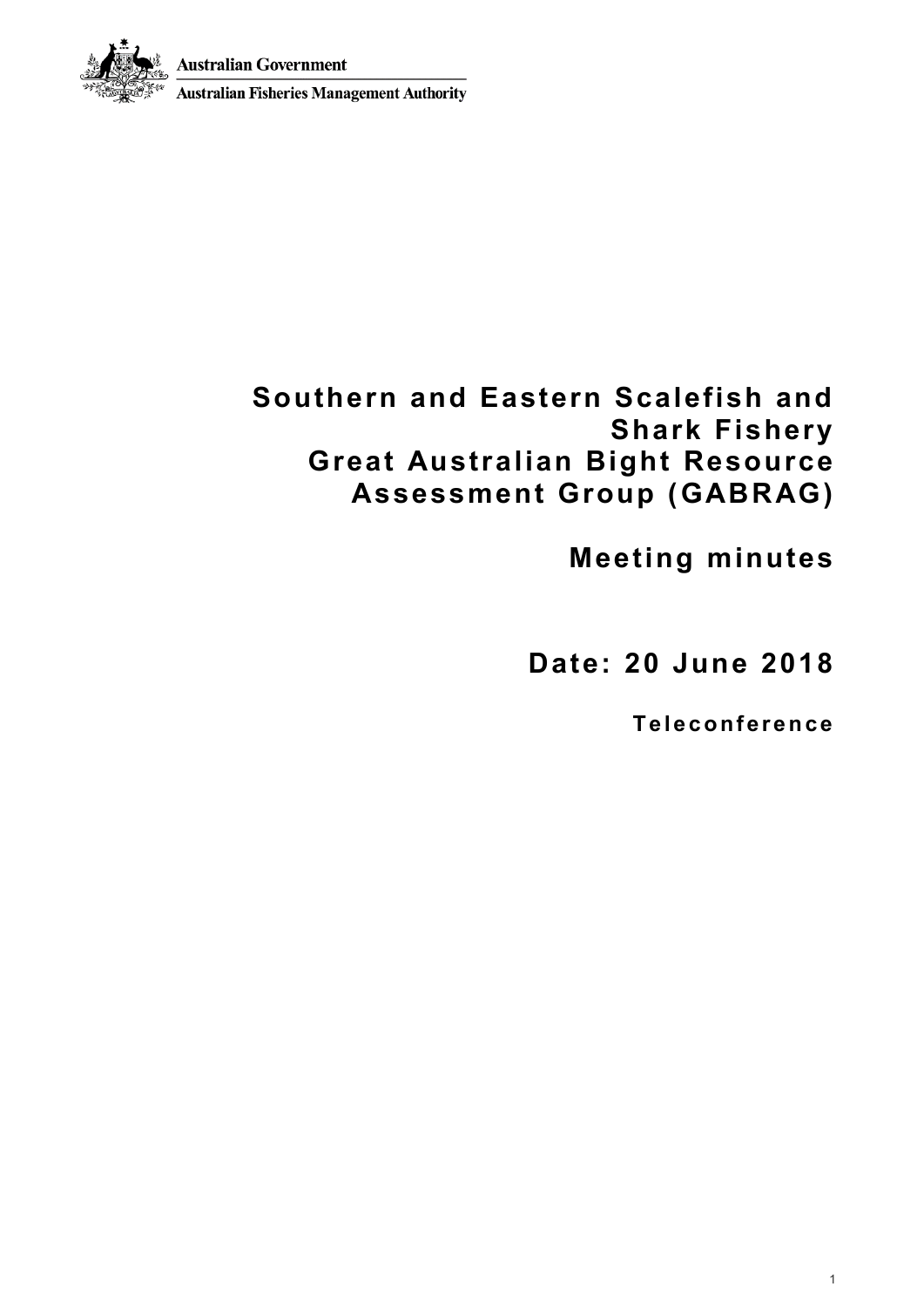# **Attendees**

| <b>Name</b>             | Membership                  |
|-------------------------|-----------------------------|
| Mr Lance Lloyd          | Chair                       |
| <b>Mr Daniel Corrie</b> | AFMA member                 |
| <b>Mr Anthony Moore</b> | Scientific member           |
| Dr Malcolm Haddon       | Scientific member           |
| Mr Neil MacDonald       | Industry member             |
| Mr Jim Raptis           | Industry member             |
| Dr Giverny Rodgers      | <b>Ag Executive Officer</b> |
|                         |                             |
| Dr Fay Helidoniotis     | Invited participant         |
| Dr Miriana Sporcic      | Invited participant         |
| Dr Geoff Tuck           | Invited participant         |
|                         |                             |
| Mr Ryan Keightley       | Observer                    |
|                         |                             |

# **Meeting Minutes**

## **1 Preliminaries**

### **1.1 Introduction and apologies**

The Chair opened the meeting at 10:08 am and welcomed participants. Members were advised the meeting was being recorded to assist with the preparation of the draft minutes, there were no objections.

Apologies were recorded for Sandy Morison and John Tisdell.

The RAG acknowledged Ryan Keightley's presence as an invited participant for agenda item 2.

### **1.2 Declaration of interests**

Members reviewed and updated the table of Declarations of Interest included at **Attachment B**.

The Chair asked participants to declare any interests in matters being considered, not limited to pecuniary gain. Such interests were declared by:

• Jim Raptis and Neil MacDonald due to commercial interests.

Each member left the call in turn while the RAG considered their interests.

In each case, the RAG noted the conflict of interest and, recognising the participant's knowledge and valuable contribution to the discussions, the RAG agreed they should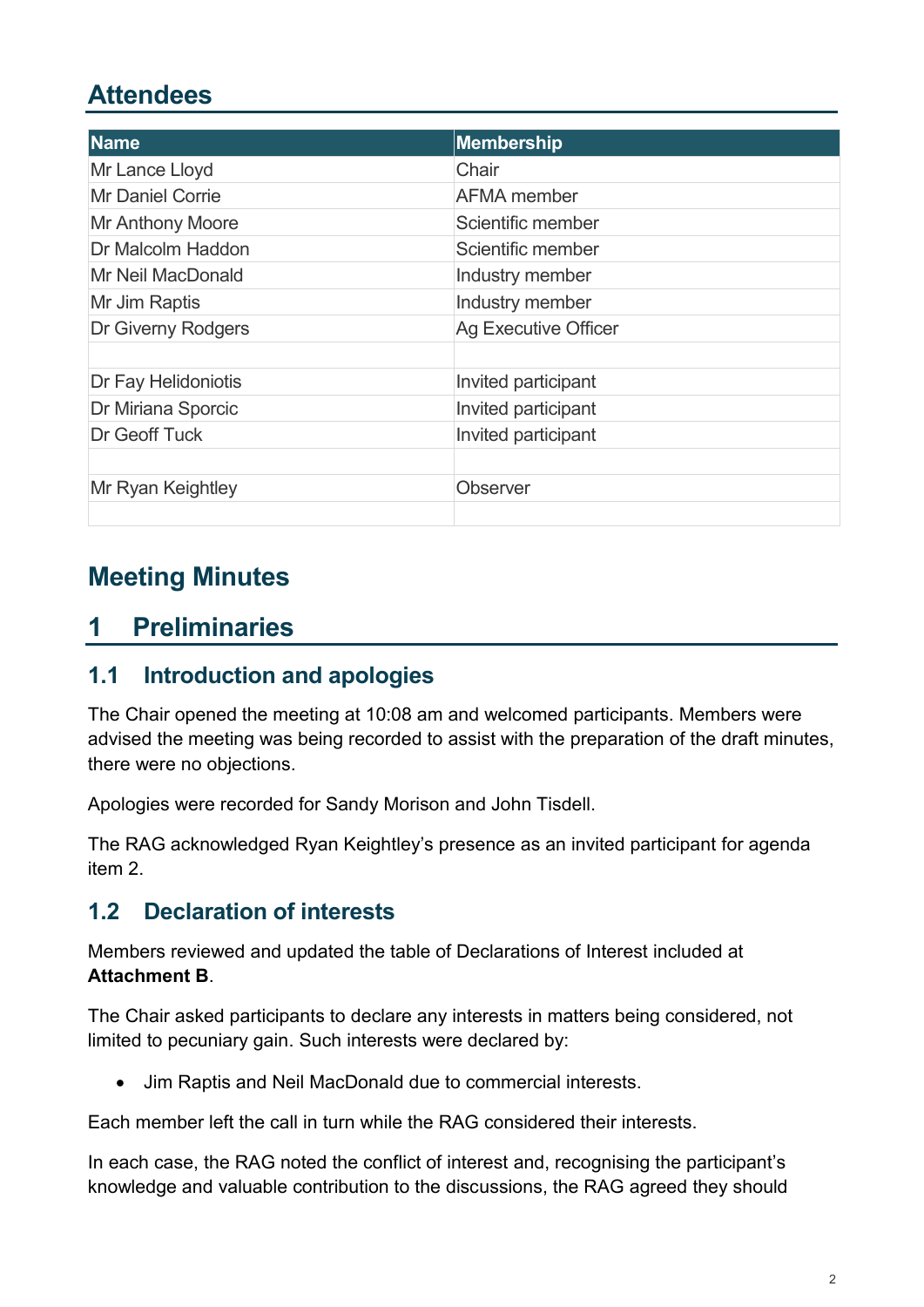participate in the discussion and recommendation for all Agenda Items and the member re-joined the meeting.

## **1.3 Adoption of Agenda**

The agenda **Attachment A** was adopted with no modifications.

### **1.4 Actions arising from previous meetings**

- The RAG noted that actions arising from previous meetings would be taken on notice and would not be specifically addressed.
- The RAG noted that a there are a significant number of action items to be progressed (**Attachment C**). Action items will be worked on before the next meeting at the end of the year.

# **2 Industry proposal on the Kangaroo Hill Closure.**

- The GABIA member introduced the paper, outlining the industry submission to vary Kangaroo Hill Closure arrangements. The application relates to the re-opening of a small amount of ground to fish for a range of slope species, including an investigation into the presence of an orange roughy fishery in the area.
- AFMA noted that if the closure is amended, it would need to be considered in the context of the boarder review of the Upper Slope Dogfish Management Strategy (the Strategy).
- Mr Keightley provided an overview of the Strategy review process. The Strategy review was initially delayed until 2018 pending the outcomes of a research project (CSIRO and Dr Ian Knuckey) which will provide options for a cost effective monitoring program for upper slope dogfish stocks. The project report is due to be delivered in June 2018 and the review of the strategy will be conducted over the next six months (complete by the end of 2018). The primary objective of the review is to have an option accepted for the monitoring program.
- A range of other AFMA and industry projects and management changes will feed into the strategy review – these include;
	- the opening of closures to hydraulic hand reel fishing based on dogfish survivability;
	- the introduction of electronic monitoring (EM) in the gillnet, hook and trap (GHAT) sector;
	- Gulper Exclusion Device (GED) trials conducted by South East Trawl Fishing Industry Association (SETFIA) while fishing for royal red prawn;
	- the opening of waters deeper than 183 m to scalefish and shark hook fishing due to survivability of dogfish on line and the introduction of EM;
	- implementation of the Upper Slope Dogfish Research and Monitoring Plan;
	- automatic long-line conditions relating to de-hooking are being considered for review;
	- the 700m closure around St Helens has been amended to allow fishing, however this area did not contribute to the Strategy's percentage closure of dogfish habitat.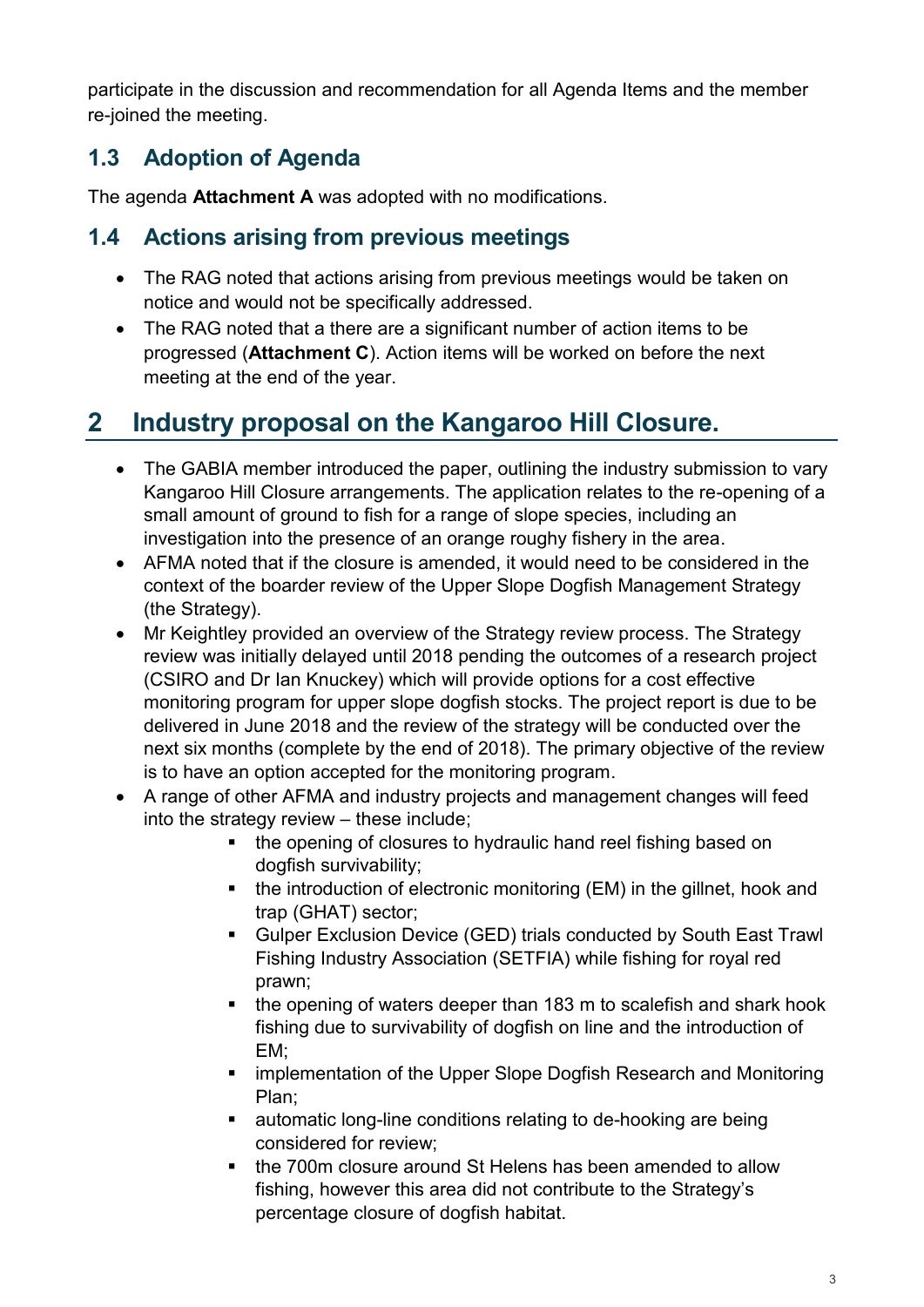- Mr Raptis expressed concerns with marine protected areas closing large areas of fishing grounds.
- The AFMA member noted that in principal AFMA supports opening areas to fishing based on science and advice from the RAG. If data is available to support opening fishing grounds it should be provided and fed into the strategy review.
- The GABIA member outlined work conducted by line fishing boats which indicated that the area proposed for opening is not as critical for dogfish habitat as other areas further west.
- The Chair questioned whether the monitoring report due this month would provide data to assist in a decision on this issue. Mr Keightley clarified that the project will not include data analysis on stocks. The objective of the project is to provide options for a cost effective monitoring program for upper slope dogfish.
- The AFMA member noted that it will be critical to get data from the line fishing research referred to earlier to support a review of closures. Mr Keightley and the AFMA member noted that they are not familiar with this research.

### **Action Item 1: Neil MacDonald and Daniel Corrie**

GABIA and AFMA to work together to locate the results of the hook survey mentioned in the GABIA submission and circulate to the RAG. Also to ensure that the data is made available to the committee conducting the review of the Strategy.

- Dr Haddon noted that the area that industry are proposing to open falls within the 300-600 m depth range where there is a high potential risk of capturing upper slope dogfish. For this reason it is important that data is available showing the area is not an important habitat.
- The GABIA member asked whether a synthesis of existing data is likely to be considered as a part of the dogfish monitoring project. Mr Keightley confirmed that this would be possible. Mr Raptis requested that commercial data be considered alongside the scientific data.
- Mr Keightley noted that the value of the habitat will also be considered as a part of the Strategy review. Even if data does not show significant catches, closed areas may be still be considered important habitat and additional data may not influence the decision to re-open closed areas.
- **Recommendation: Neil Macdonald to contribute to the steering committee reviewing the Upper Slope Dogfish Management Strategy.**
- Mr Raptis made an offer to put an observer on a boat if/when they fish the target closure area under current scientific permits as part of the orange roughy research program. The AFMA member noted that they need to check that the scientific permit allows fishing within this area.

#### **Action Item 2: Jim Raptis and AFMA**

AFMA to work with Mr Raptis to facilitate carrying of an observer if and when they fish within the Kangaroo Island Hill closure.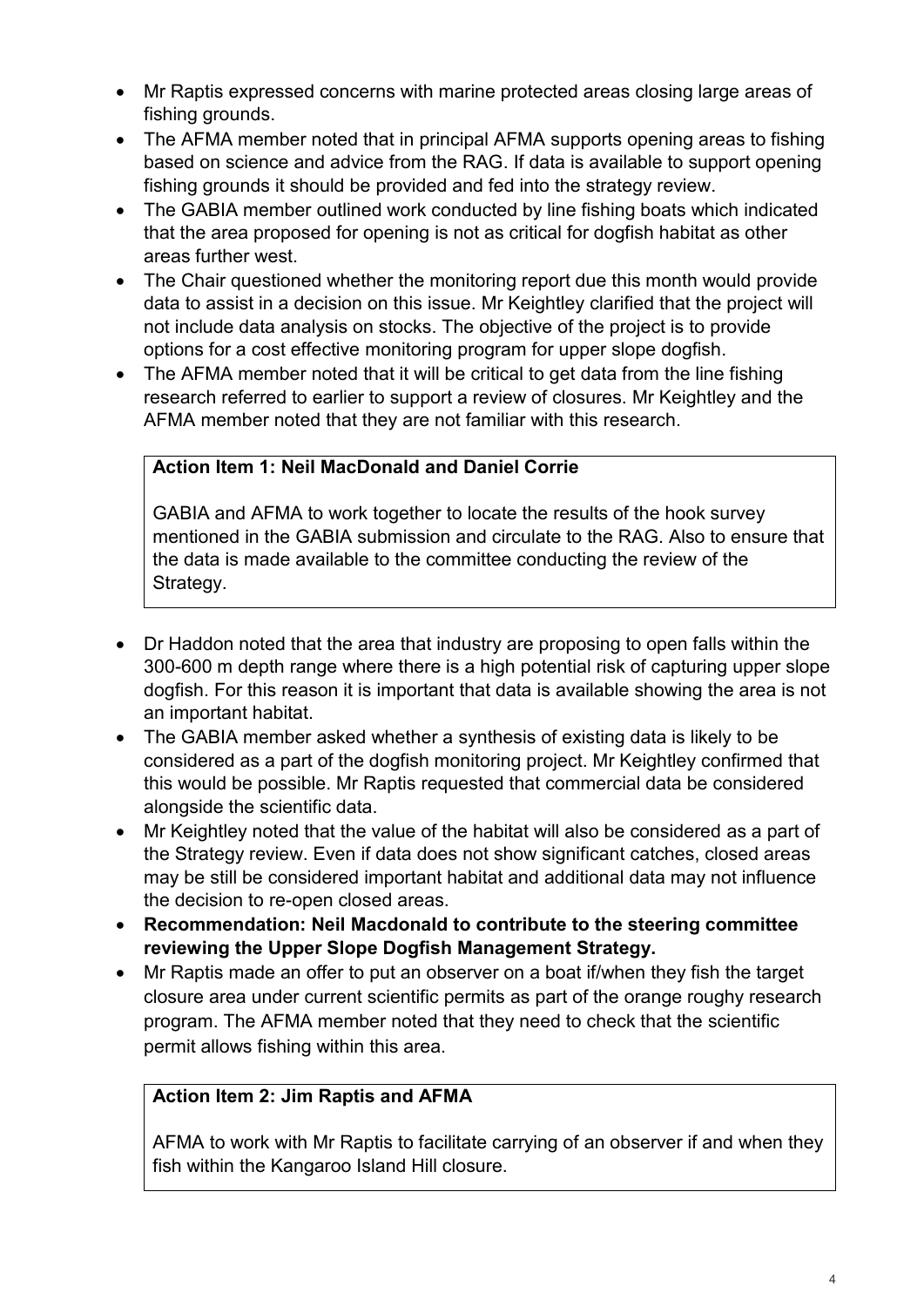- Mr Raptis stated that any observers deployed to monitor fishing within the Kangaroo Island Hill closure should not be charged fee for service. The AFMA member stated that this would need further consideration as fishing would be conducted under an orange roughy research permit which are charged as fee for service.
- Dr Haddon noted that orange roughy is not traditionally caught in the area that industry is proposing be opened. Mr Raptis agreed that the area is not an important area for roughy fishing. The AFMA member noted that the part of the Kangaroo Hill closure proposed for opening is not typically orange roughy grounds and should not be targeted for the purpose of collecting dogfish data.

# **3 Western gemfish stock assessment**

- The Chair introduced the agenda item. The AFMA member clarified that the agenda item is to discuss the most appropriate way forward with a stock assessment for western gemfish and not a discussion on harvest strategy or catch sharing arrangements at this stage.
- Tier 4 and Tier 1 assessments were last conducted in 2016. The tier 1 included zone 50 and 80 zones (GAB). Zone 50 was treated as a separate fleet to the GAB. The Tier 4 was for zone 50 and 40 (not 80 zones). The RAG was asked to consider the most appropriate approach, including a plan for data collection, for the 2019 stock assessment. See **Attachment D** for a map of SESSF ISMP scalefish spatial zones.
- Mr Moore noted that various iterations of these stock assessments have occurred with relatively poor data. The situation has not changed and assessments continue to be hindered by a lack of length frequency and age data.
- A combined Tier 1 stock assessment would require at least five years of good quality data. A Tier 4 assessment is not preferred because most of the effort is on the fringes of the stock and CPUE is not informative.
- Mr Moore suggested the RAG consider whether it is worth pursuing a Tier 1 in the future given the low catch and cost of data collection.
- Dr Haddon agreed that data from the GABT alone is not informative. There were four years where a large amount of catch was taken however since then catches have been small and not targeted. This is why there are issues with standardisation of catch rates. There hasn't been enough fishing to inform what a safe level of catch is. Further, a stock assessment relies on assuming the biology is similar to eastern gemfish and so classical life history biological studies may also be required – further adding to the potential cost of conducting a Tier 1.
- At the Chair's request, the AFMA member clarified that the RAG is being asked to provide advice on the best approach for an assessment and then consider what data is required.
- Mr Raptis noted the cost of the assessments and that obtaining the necessary data would require data collection/fishing outside of traditional fishing grounds. The Nordic Pearl did target gemfish previously and may provide the most useful data. Mr Raptis stated that data from boats that are market fishing should not be included in CPUE because market fishing occurs outside key gemfish habitat.
- Dr Haddon agreed that current fishing practices are not sufficient to provide information and will not be informative except for specific years where targeting occurred.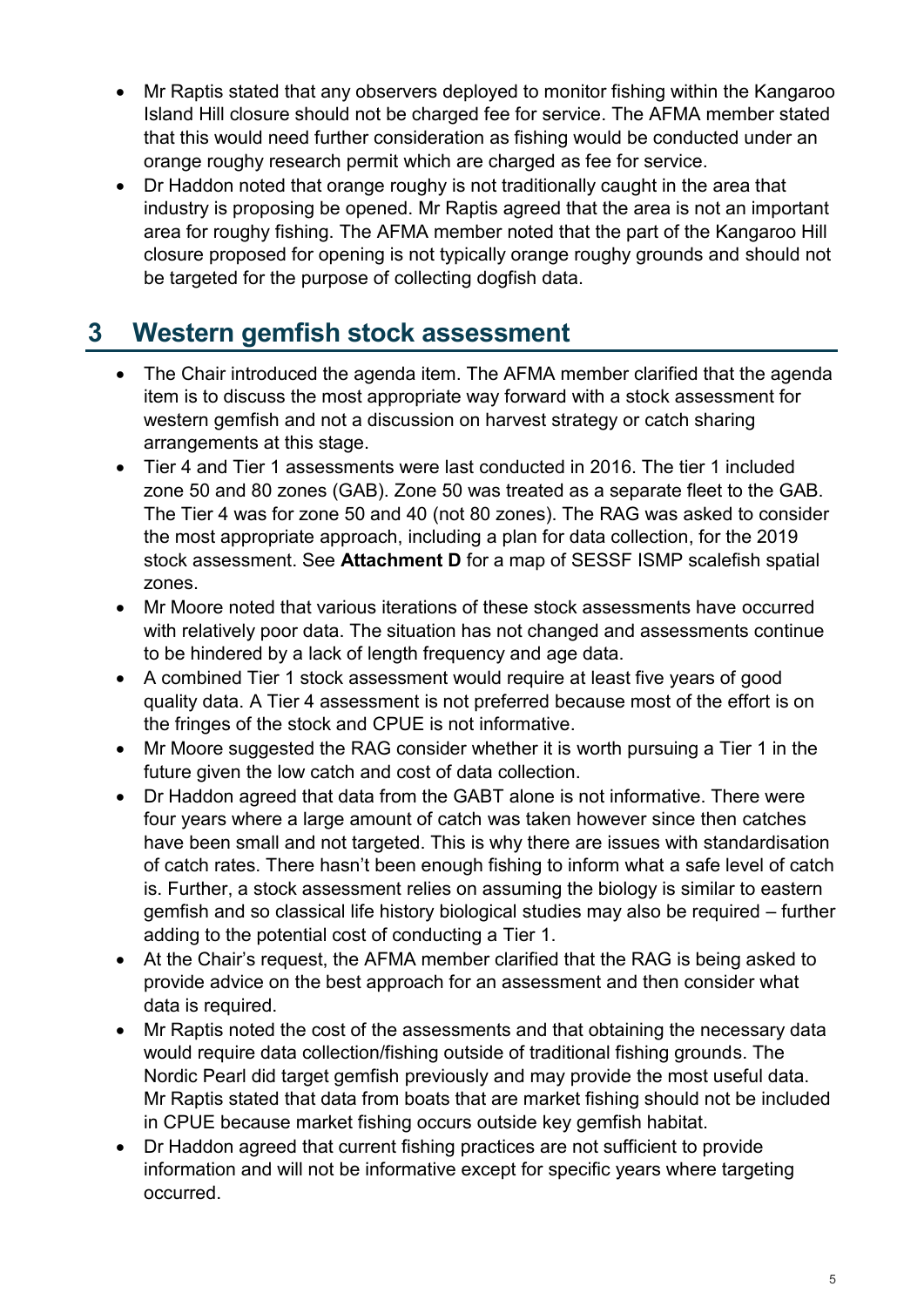- Mr Raptis noted that gemfish is not commercially viable due to low market prices and is therefore unlikely to be heavily targeted into the future. He recommended that any assessment above a Tier 4 is not appropriate. Dr Haddon agreed that a Tier 4 is probably the best option and will provide an indicator of changes to biomass and allow management to be reactive to stock status at the time of assessment.
- **The RAG agreed that until fishing for western gemfish in the GABT becomes more targeted, that the current Tier 4 approach to stock assessment is appropriate and meets fishery needs.**
- The GABIA member asked Mr Moore for more information on an FRDC project which showed via DNA work that eastern gemfish biomass is likely lower than modelled and that western gemfish biomass is likely to be more than what is modelled.
- Mr Moore noted that these are very preliminary results and that more work is currently being done. Historical samples were compared to contemporary samples and found that allele frequencies in both populations had changed. This is unusual for large populations and further investigation showed that this discontinuity was driven primarily by east coast populations. From this work models predicted a smaller population on the east coast than would have been predicted. The population was however still quite large despite the overfished state of the stock. The model predicted a larger biomass for the western stock.
- Mr Moore suggested that if the decision is made not to proceed with a Tier 1 assessment for the entire western stock, there still may be a value in collecting some basic biologicals for use in the event that a Tier 1 assessment is deemed appropriate in the future, particularly if this data collection can be incorporated into the observer program. This needs to be balanced with the cost of data collection.
- Mr Raptis noted that there are currently sampling requirements in the Boat Operators Manual requiring biological samples to be taken if catches over a certain size are taken. Mr Raptis suggested reviewing collection protocols for on board sampling as an option for collecting additional data such as length frequencies. Mr Raptis noted however that these samples would not be representative.
- Dr Haddon agreed that the data being collected based on current fishing operations is not representative of the population given low catches and lack of targeting. Representative data would require a targeted sampling program.
- The AFMA member stated that for the time being focussing on crew collected data may be appropriate. Port based samples are not currently being collected because catches are not triggering collection protocols.
- The AFMA member asked the RAG to clarify their advice that the current approach to stock assessments is appropriate given the level of fishing in the GABT. Mr Moore agreed, noting there exists research based guidance regarding what data needs to be collected for future stock assessments.
- Research shows that the western population of gemfish is a single stock and that the boundary between the eastern and western gemfish stocks is different to what was originally thought. Mr Moore clarified that zone 40 comprises of east coast fish and should not be included in a western gemfish stock assessment. Zone 50 and all of the GABT zones are western stock.
- The GABIA member suggested that the boundary between the eastern and western stocks needs to be reviewed via the MAC process based on latest research.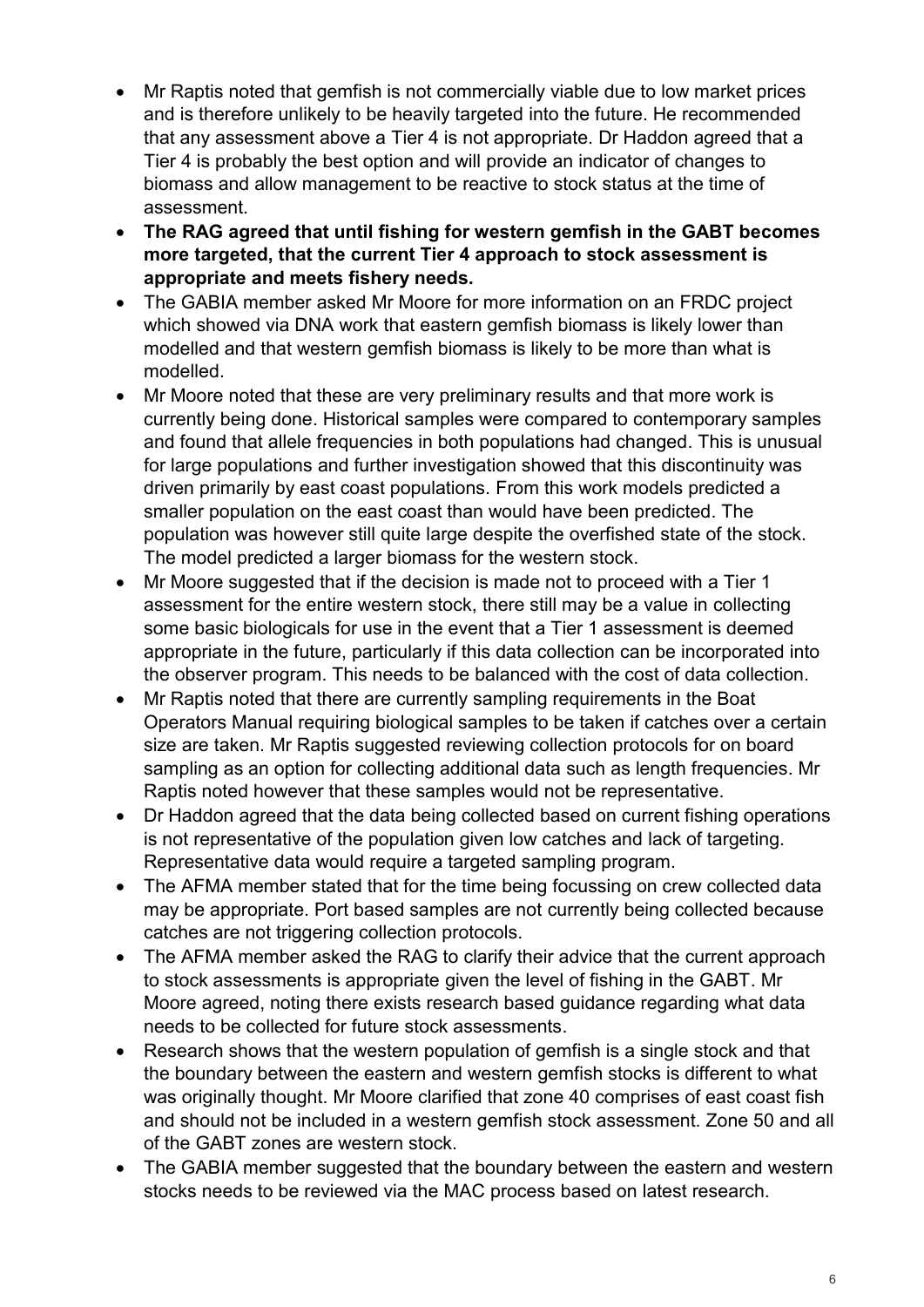### • **RECCOMMENDATION: Eastern and western gemfish stock divisions (between zones 40 and 50) need to be considered by the MAC.**

### **Action Item 3: AFMA**

GABMAC and SEMAC to consider advice regarding delineation of eastern and western gemfish stocks between zone 40 and 50 prior to the 2019 assessment.

- GABT zones and zone 50 have been shown to be the same stock but are currently managed separately (zone 50 is currently managed as part of the CTS). Dr Haddon suggested that separate stock assessments are appropriate for the GAB and zone 50 until management can be adjusted to appropriately reflect the stocks (by the MAC). Assessing zone 50 separately isn't the best approach however it allows for setting a TAC under current management arrangements.
- **RECCOMMENDATION: The RAG recommended that the current approach to stock assessments should remain the same until management of the western stock between the CTS and GABT is considered by the MAC.**

Mr Raptis left the meeting at 11:52 am.

- Mr Moore suggested providing advice to the AFMA Commission to say that currently the delineation of eastern and western gemfish in the middle of zone 40 is incorrect, and that this has implications for stock assessment and TAC setting.
- All future western gemfish stock assessments should exclude zone 40.
- The GABIA member asked for clarification as to whether an area of mixing in western Bass Strait needs to be addressed with a management response. Mr Moore clarified that there isn't much fishing in this area, and the delineation between stocks is clear. The area of overlap is small and is unlikely to have implications for management.
- Mr Moore noted ongoing issues with discards of western gemfish impacting on the assessment. The RAG noted that there is a current GABRAG action item being progressed to address this.
- The RAG noted that biological data is currently being collected (otoliths) via the ISMP but may not necessarily be processed unless required.
- Dr Haddon asked if a Tier 4 assessment is required this vear given that we now know that zones 40 and 50 contain different stocks. Mr Moore suggested that low fishing effort means that assessment would be unlikely to change. The AFMA member agreed that risk is low and therefore it is unnecessary to move the assessment forward from 2019.

# **4 Other business and Close of Meeting**

A survey will be distributed shortly to set a date for the next meeting.

**The meeting was closed at 12:07pm.**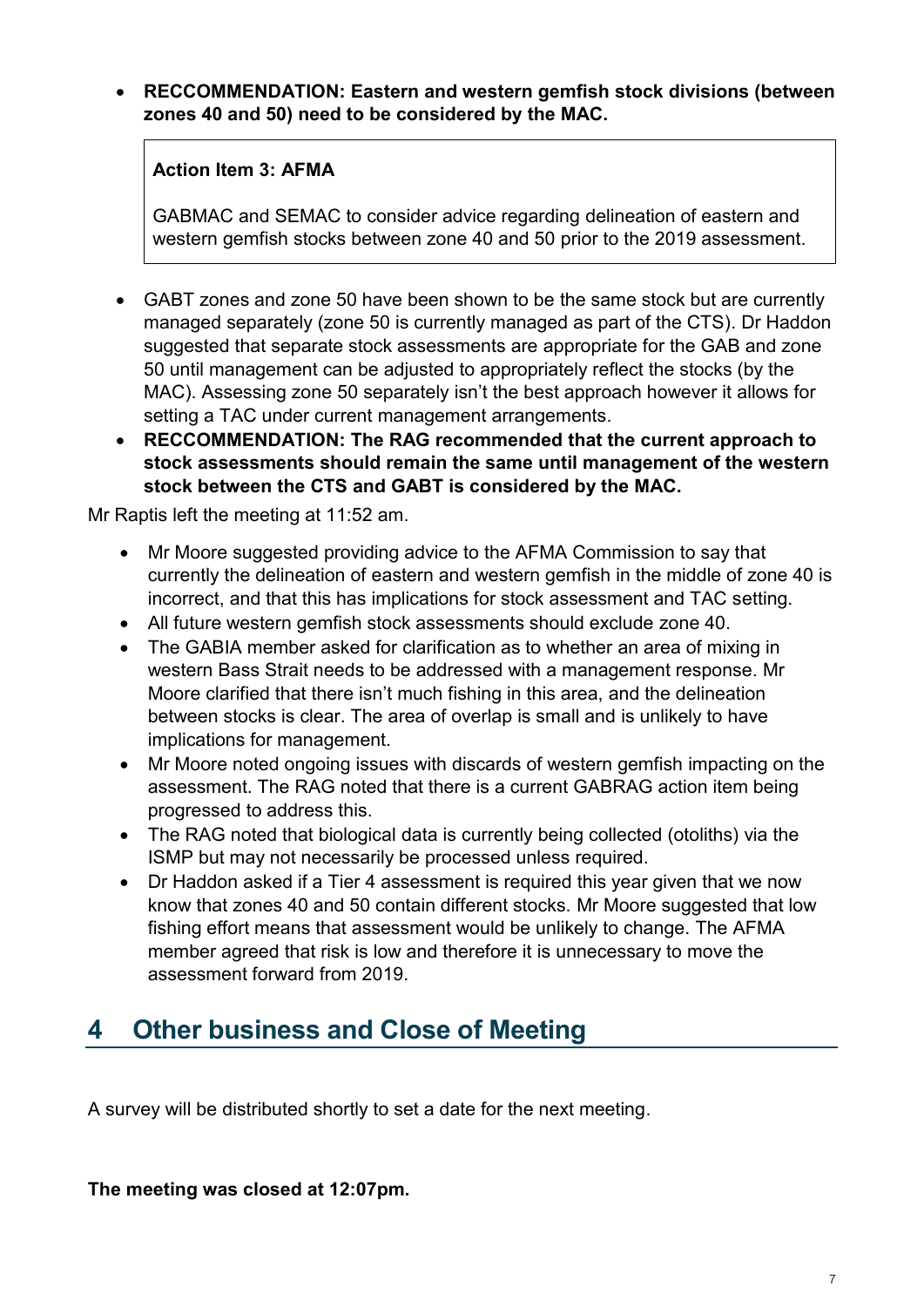**Signed (Chairperson):**

Hoya

**Date:**

24 July 2018

## **Attachments**

**Attachment A:** GABRAG annotated agenda **Attachment B:** GABRAG declared conflicts of interest **Attachment C:** Action item status **Attachment D:** Map of SESSF ISMP scalefish spatial zones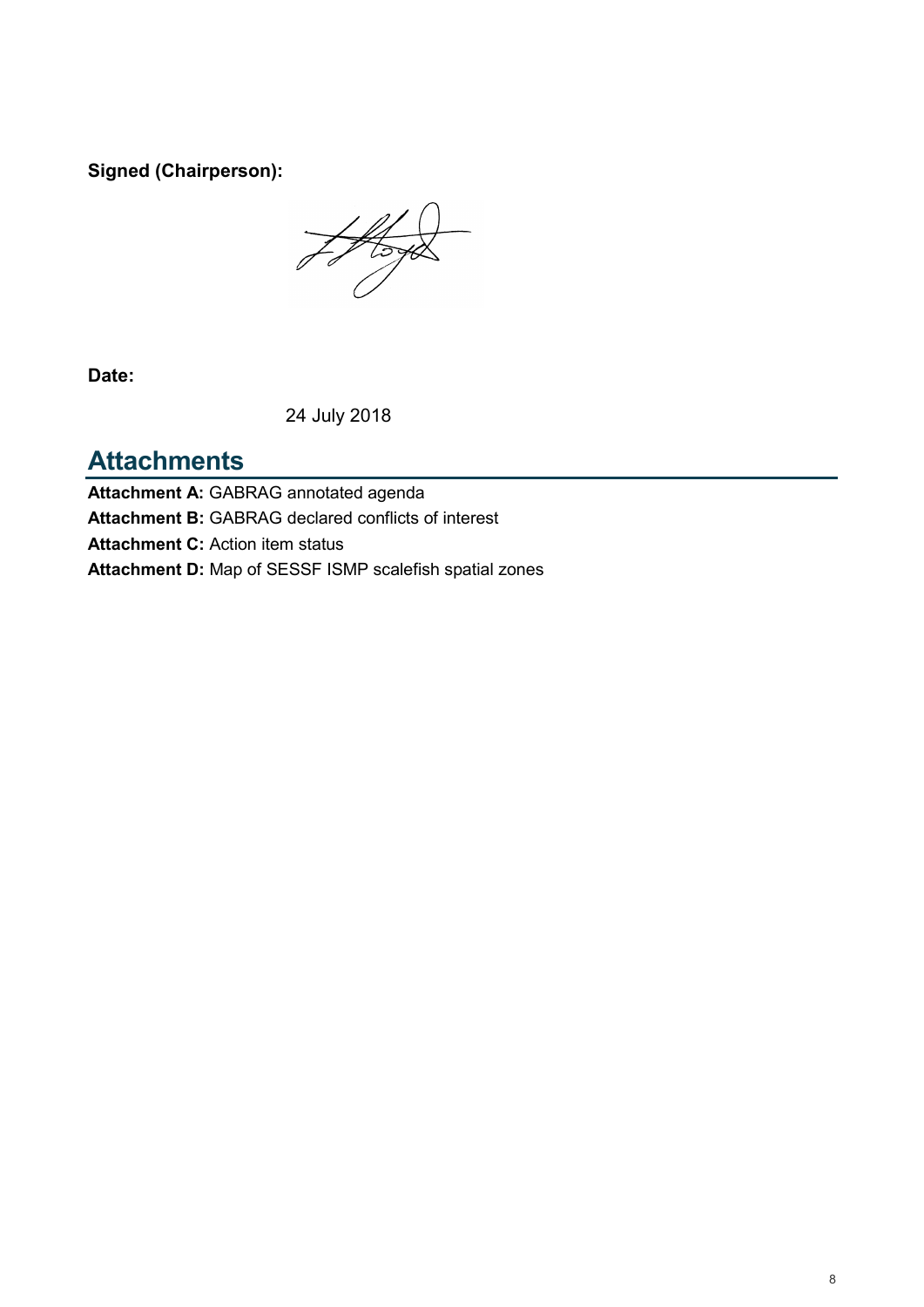## **Great Australian Bight Resource Assessment Group (GABRAG) Agenda – Teleconference, 20 June 2018 Agenda**

| <b>Date</b>  | 20 June 2018           |
|--------------|------------------------|
| <b>Time</b>  | $10:00$ am $-12:00$ pm |
| Location     | Teleconference         |
| <b>Chair</b> | Lance Lloyd            |

| Agenda<br><b>Item</b> | <b>Description</b>                                                                                                                    | <b>Purpose</b>       | <b>Presenter</b> | <b>Allocated</b><br><b>Time</b> |  |  |  |  |
|-----------------------|---------------------------------------------------------------------------------------------------------------------------------------|----------------------|------------------|---------------------------------|--|--|--|--|
|                       |                                                                                                                                       |                      |                  |                                 |  |  |  |  |
| 1                     | <b>Preliminaries</b>                                                                                                                  |                      |                  | 10:00am<br>10:15am              |  |  |  |  |
| 1.1                   | Welcome and apologies                                                                                                                 |                      | Chair            |                                 |  |  |  |  |
| 1.2                   | Declarations of Interest                                                                                                              |                      | Chair            |                                 |  |  |  |  |
| 1.3                   | Chair<br>Adoption of Agenda                                                                                                           |                      |                  |                                 |  |  |  |  |
| 1.4                   | <b>Action Items</b>                                                                                                                   |                      | EO/Chair         |                                 |  |  |  |  |
|                       | Action items will be a taken on notice and not considered in this meeting. They<br>will be addressed in the next full GABRAG meeting. |                      |                  |                                 |  |  |  |  |
| $\overline{2}$        | <b>Industry proposal on the Kangaroo Hill Closure</b>                                                                                 |                      |                  | $10:15am -$<br>11:00am          |  |  |  |  |
| 2.1                   | Industry to present research<br>to support their proposal to re-<br>open the Kangaroo<br>Hill Closure.                                | For Recommendation   | <b>GABIA</b>     | 45 mins                         |  |  |  |  |
| $\overline{3}$        | $11:00am -$<br>12:00pm                                                                                                                |                      |                  |                                 |  |  |  |  |
| 3.1                   | Western gemfish 2019 stock<br>assessment and data<br>collection.                                                                      | For Advice           | <b>AFMA</b>      | 60 mins                         |  |  |  |  |
|                       |                                                                                                                                       | - Close of Meeting - |                  |                                 |  |  |  |  |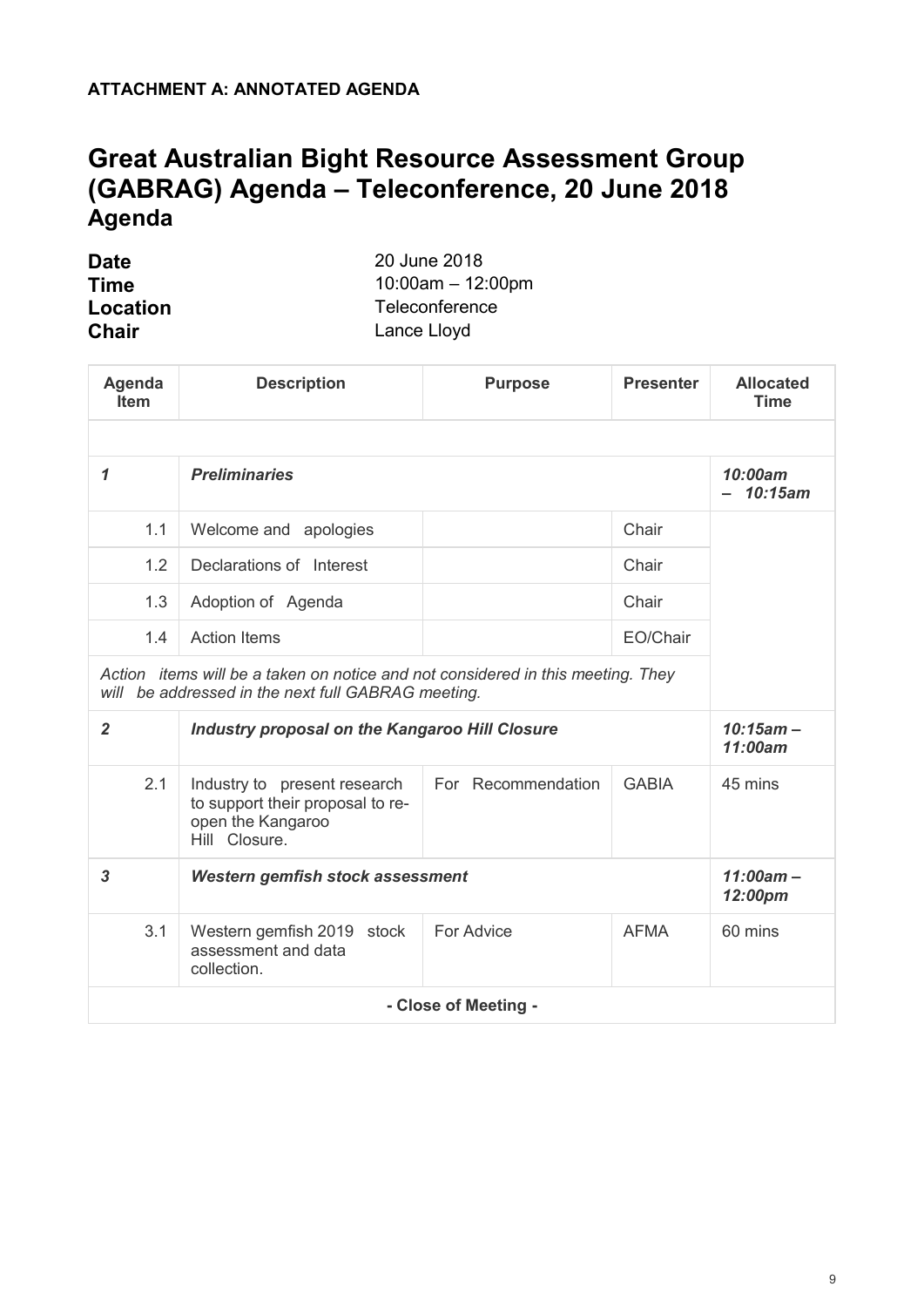### **ATTACHMENT B: DECLARED CONFLICTS OF INTEREST**

| <b>Member</b>              | <b>Declared Interest</b>                                                                                                                                                                                                                                                                                                                                                                                                                                                       |
|----------------------------|--------------------------------------------------------------------------------------------------------------------------------------------------------------------------------------------------------------------------------------------------------------------------------------------------------------------------------------------------------------------------------------------------------------------------------------------------------------------------------|
| Mr Lance Lloyd             | <b>GABRAG Chair. Member of GABMAC and SESSFRAG.</b><br>Director; Lloyd Environmental Pty Ltd.<br>Research Fellow; Federation University Australia                                                                                                                                                                                                                                                                                                                              |
| Dr Malcolm Haddon          | CSIRO stock assessment scientist.<br>Member of GABRAG, Northern Prawn RAG, sub-Antarctic RAG and<br>sub-Antarctic MAC.                                                                                                                                                                                                                                                                                                                                                         |
| Mr Andy Moore              | GABRAG Scientific Member Employed by ABARES - Interest in<br>sources of funding for research purposes, involved in the Gemfish<br>stock structure project and the Western gemfish Tier 1 assessment,<br>senior research fellow at University of Queensland, no personal<br>pecuniary interest.                                                                                                                                                                                 |
| Mr Jim Raptis              | <b>GABRAG Industry Member</b><br>Shareholder and managing director for Raptis and Sons, Adelaide<br>division.<br>Operates two boats in the GABTF fishery and owns four GAB SFRs as<br>well as quota in the Southern and Eastern Scalefish and Shark<br>Fishery.                                                                                                                                                                                                                |
| Mr Neil MacDonald          | Executive officer of the Great Australian Bight Industry Association.<br>Executive officer of Surveyed Charter Boat Owners and Operators<br>Association South Australia. Executive officer of Southern<br>Fishermen's Association. Executive officer of Saint Vincent Gulf<br>Prawn Boat Owner's Association. Executive officer of South<br>Australian Blue Crab Pot Fishers Association. Executive officer of<br>Marine Scale Net Fishers Association. Director NMAC(SA) P/L. |
| Mr Daniel Corrie           | AFMA, Trawl Manager, Coral Sea Fishery Manager. No interest,<br>pecuniary or otherwise.                                                                                                                                                                                                                                                                                                                                                                                        |
| Dr Giverny Rodgers         | AFMA, A/Executive Officer of SESSF RAG, GAB RAG and GAB MAC.<br>No interest, pecuniary or otherwise.                                                                                                                                                                                                                                                                                                                                                                           |
| <b>Invited Participant</b> | <b>Declared Interest</b>                                                                                                                                                                                                                                                                                                                                                                                                                                                       |
| Dr Fay Helidoniotis        | ABARES. No interest, pecuniary or otherwise.                                                                                                                                                                                                                                                                                                                                                                                                                                   |
| Dr Miriana Sporcic         | CSIRO, assessment scientist. Interest in obtaining funding for future<br>research.                                                                                                                                                                                                                                                                                                                                                                                             |
| Dr Geoff Tuck              | CSIRO, assessment scientist. Interest in obtaining funding for future<br>research. Principle investigator on the SESSF stock assessment<br>project.                                                                                                                                                                                                                                                                                                                            |
| Mr Ryan Keightley          | AFMA, Executive Officer of SharkRAG. No interest, pecuniary or<br>otherwise.                                                                                                                                                                                                                                                                                                                                                                                                   |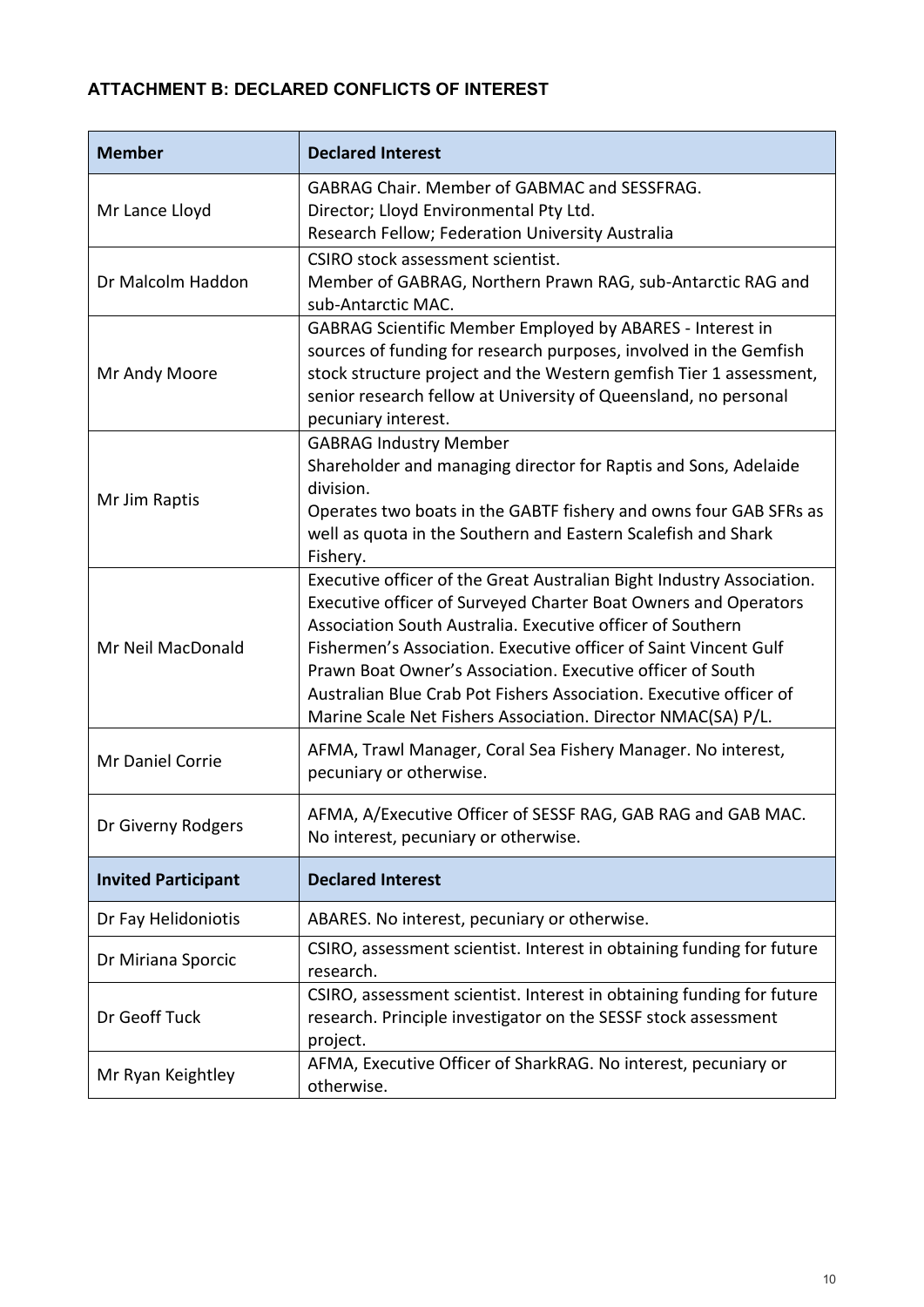#### **ATTACHMENT C: GABRAG ACTION ITEMS**

### • Complete/Redundant • • Underway/Not yet complete • Not complete or need GAB RAG advice

#### **ACTION ITEMS EMERGING FROM THE NOVEMBER MEETING 2016**

| No. | Agenda Item/<br><b>Meeting Date</b> | <b>Action Item</b>                                                                                                    | Agency/<br><b>Person</b> | <b>Timeframe</b> | <b>Progress as of Aug</b><br>Teleconference 2017    | <b>Progress as of Nov</b><br>Meeting 2017 |
|-----|-------------------------------------|-----------------------------------------------------------------------------------------------------------------------|--------------------------|------------------|-----------------------------------------------------|-------------------------------------------|
|     | $1.4 /$ Nov<br>2016                 | AFMA and Dr Knuckey to transfer orange<br>roughy otoliths from 2006 onwards from<br>Fishwell to Fish Ageing Services. | AFMA and Dr<br>Knuckey   |                  | Related to SESSFRAG -<br>need costings from<br>Kyne | AFMA to get costs<br>from FAS.            |

|                  | <b>ACTION ITEMS EMERGING FROM THE DECEMBER MEETING 2016</b> |                                                                                                                                         |                      |                                               |                                                                                                                                       |                                                            |  |
|------------------|-------------------------------------------------------------|-----------------------------------------------------------------------------------------------------------------------------------------|----------------------|-----------------------------------------------|---------------------------------------------------------------------------------------------------------------------------------------|------------------------------------------------------------|--|
| No.              | Agenda<br>Item/<br><b>Meeting</b><br>Date                   | <b>Action Item</b>                                                                                                                      | <b>Agency/Person</b> | <b>Timeframe</b>                              | <b>Progress as of Aug</b><br><b>Teleconference 2017</b>                                                                               | <b>Progress as of Nov</b><br>Meeting 2017                  |  |
| $\overline{4}$   | $4/$ Dec<br>2016                                            | Investigate the proportion of western gemfish<br>discarded as whole shots to inform the CPUE<br>standardization.                        | AFMA/CSIRO           | Before 2017<br><b>CPUE</b><br>standardization | Still being considered; it<br>may be biased as it<br>is difficult to separate<br>out changed behaviour<br>when observers on<br>board. | Refer to agenda item<br>6.                                 |  |
| $6 \overline{6}$ | $4/$ Dec<br>2016                                            | AFMA and GABIA to review GABTF development<br>strategy species triggers for western gemfish in<br>the SESSF Harvest Strategy Framework. | AFMA/GABIA           | Prior to 2017/18<br>season                    | To be examined over<br>the course of the 2017-<br>18 season                                                                           | To be examined over<br>the course of the<br>2017-18 season |  |

#### **ACTION ITEMS EMERGING FROM THE AUGUST 2017 TELECONFERENCE**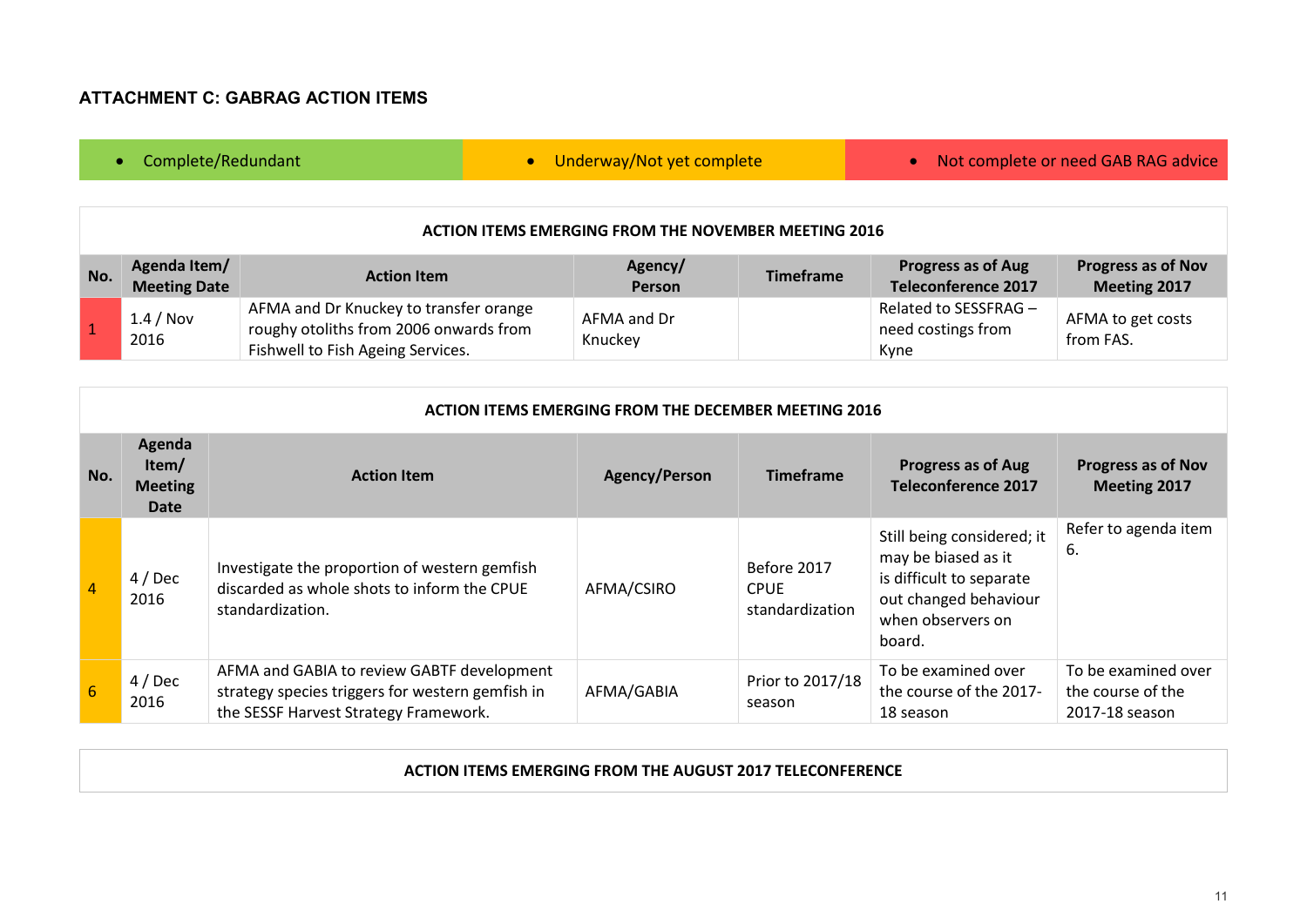| No.             | Agenda<br><b>Item</b> | <b>Action Item</b>                                                                                                                                                                                                                                                                                                                             | <b>Agency/Person</b><br>responsible              | <b>Timeframe</b>          | <b>Progress</b> |
|-----------------|-----------------------|------------------------------------------------------------------------------------------------------------------------------------------------------------------------------------------------------------------------------------------------------------------------------------------------------------------------------------------------|--------------------------------------------------|---------------------------|-----------------|
| $\overline{2}$  | $3.1/$ Aug<br>2017    | Dr Knuckey to review the logbook data for<br>consistency in discard reporting since the<br>implementation of e-logs and discard grouping<br>changes.                                                                                                                                                                                           | Ian Knuckey (Fishwell<br>Consulting)             | As soon as<br>practicable |                 |
| $6\overline{6}$ | 3.3 / Aug<br>2017     | OLRAC to provide some instructional<br>screengrabs to provide GAB skippers on how to<br>complete e-logs with the new discard report<br>changes.                                                                                                                                                                                                | Ian Knuckey (OLRAC)                              | As soon as<br>practicable |                 |
| 13              | 5.2 / Aug<br>2017     | AFMA Observer section to examine the current<br>vessel sampling plan for the GABTS and provide<br>advice on an efficient way forward to<br>potentially reduce the frequency of biological<br>data collection without compromising the<br>temporal spread of the data and ensuring the<br>data is collected evenly across different<br>vessels. | <b>Nick Mammides</b><br>AFMA Observer<br>section | As soon as<br>practicable | Need to start.  |

m

|     | <b>ACTION ITEMS EMERGING FROM THE NOVEMBER MEETING 2017</b> |                                                                                                                                                                                  |                                     |                           |                 |
|-----|-------------------------------------------------------------|----------------------------------------------------------------------------------------------------------------------------------------------------------------------------------|-------------------------------------|---------------------------|-----------------|
| No. | Agenda<br><b>Item</b>                                       | <b>Action Item</b>                                                                                                                                                               | <b>Agency/Person</b><br>responsible | <b>Timeframe</b>          | <b>Progress</b> |
|     | 1.4/Nov<br>2017                                             | Follow up on alternative options to Fish Aging<br>Services for storage of orange roughy otoliths<br>from 2006 onwards so that transfer from<br>Fishwell can occur.               | Christian Pyke                      | As soon as<br>practicable |                 |
|     | 1.4/Nov<br>2017                                             | If still archived, check original data sheets for<br>2014-15 crew collected data for deepwater<br>flathead to see if the data contains a<br>combination of flathead and redfish. | AFMA                                | As soon as<br>practicable |                 |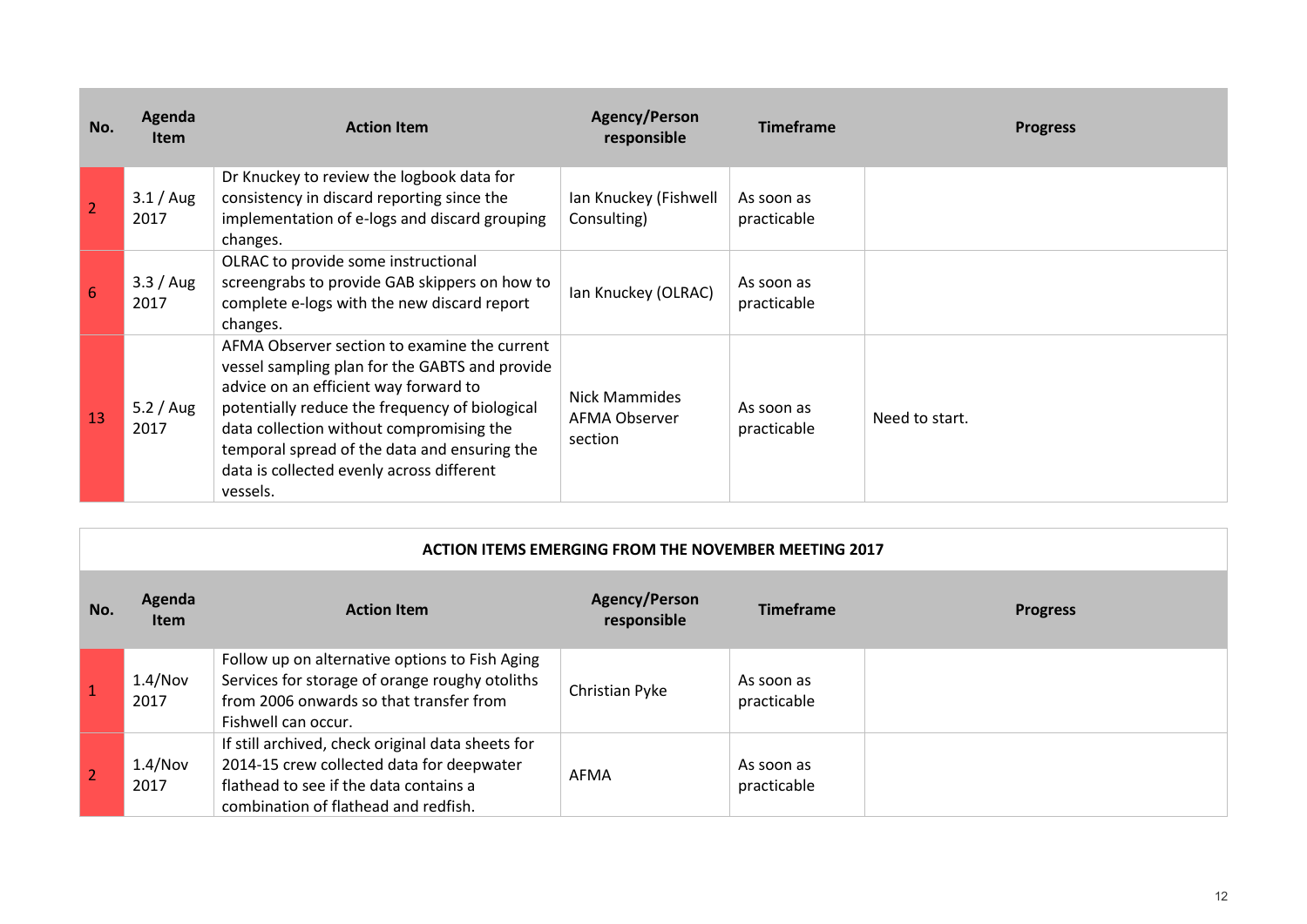| 3              | 1.4/Nov<br>2017 | Follow up August 2017 action item 6 with Matt<br>Koopman when arrives at meeting: OLRAC to<br>provide some instructional screengrabs to<br>provide GAB skippers on how to complete e-<br>logs with the new discard report changes.        | <b>GABRAG</b>  | 21 Nov 2017               | Link to online tutorials provided to the RAG. Need<br>to be provided to GAB skippers. |
|----------------|-----------------|-------------------------------------------------------------------------------------------------------------------------------------------------------------------------------------------------------------------------------------------|----------------|---------------------------|---------------------------------------------------------------------------------------|
| 4              | 1.4/Nov<br>2017 | GABIA to engage with contact (Rochelle<br>Prattley) to follow up on the current list of<br>approved species into the Chinese market<br>through the Australia/China Free Trade<br>Agreement.                                               | <b>GABIA</b>   | As soon as<br>practicable |                                                                                       |
| 5              | 3/Nov<br>2017   | Mr Pyke to put together a paper outlining<br>research which shows that the area of the<br>Kangaroo Island 700 m closure proposed to be<br>opened is not an important dogfish habitat.                                                     | Christian Pyke | As soon as<br>practicable |                                                                                       |
| 6              | 3/Nov<br>2017   | RAG to consider the paper developed under<br>action item 5 out of session and make a<br>recommendation to GABMAC.                                                                                                                         | <b>GABRAG</b>  |                           |                                                                                       |
| $\overline{7}$ | 3/Nov<br>2017   | Notify GABMAC of the GABIA proposal for the<br>opening of part of the Kangaroo Island 700 m<br>closure and the suggested process for moving<br>forward with this proposal in other business at<br>the GABMAC meeting on 22 November 2017. | <b>AFMA</b>    | 22 November<br>2017       | Complete.                                                                             |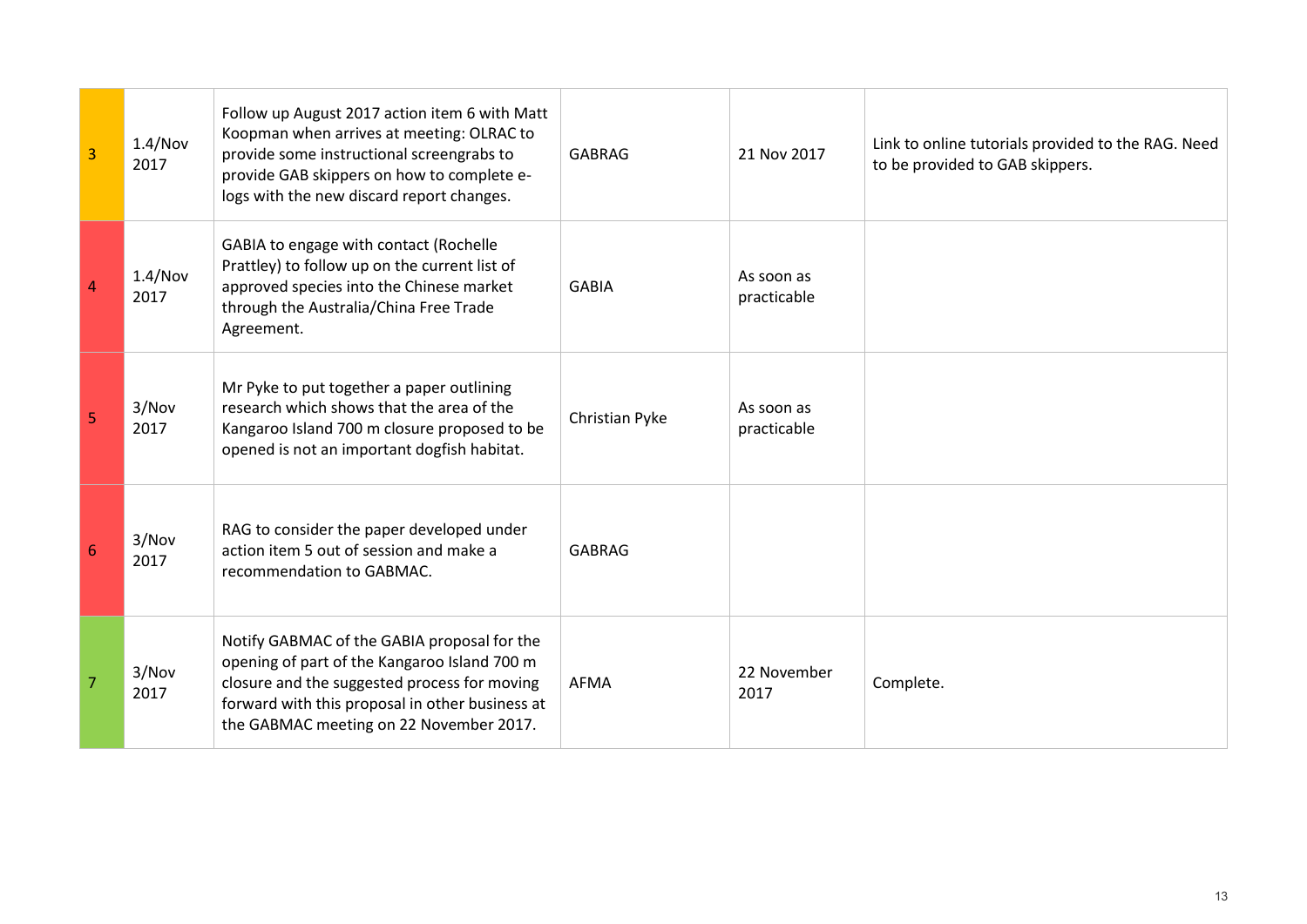| 8  | 4/Nov<br>2017 | AFMA and Dr Haddon to develop a research<br>project outline for age frequency sampling<br>project to evaluate the uncertainty in stock<br>assessments caused by reducing the frequency<br>of age sampling for deepwater flathead and<br>circulate to the RAG.                                                                                                 | <b>AFMA and Malcolm</b><br>Haddon | As soon as<br>practicable |                                                                                                                                                                                                                          |
|----|---------------|---------------------------------------------------------------------------------------------------------------------------------------------------------------------------------------------------------------------------------------------------------------------------------------------------------------------------------------------------------------|-----------------------------------|---------------------------|--------------------------------------------------------------------------------------------------------------------------------------------------------------------------------------------------------------------------|
| 9  | 4/Nov<br>2017 | AFMA to investigate the progress of the<br>currently funded project looking at how the<br>profitability of the fishery could be improved<br>and what main drivers are behind economic<br>efficiency of the fishery.                                                                                                                                           | <b>AFMA</b>                       | As soon as<br>practicable | The project has been funded however is not<br>currently progressing due to a perceived lack of<br>industry support. Fishwell were contacted and<br>encouraged to contact GABIA to discuss<br>progression of the project. |
| 10 | 4/Nov<br>2017 | Write to primary investigators (Fishwell) of the<br>currently funded project looking at how the<br>profitability of the fishery could be improved,<br>outlining that the RAG supports the project and<br>wishes to be involved with the project on the<br>provision that a steering committee be formed<br>with industry and economic member from the<br>GAB. | Jim Raptis and John<br>Tisdell    | As soon as<br>practicable |                                                                                                                                                                                                                          |
| 11 | 4/Nov<br>2017 | A guidance committee (Mr Raptis and Prof<br>Tisdell) to be formed from the RAG to review<br>the existing project objectives and inform<br>further development of the project. The<br>guidance committee will assist in making the<br>project a collaborative approach with industry.                                                                          | Jim Raptis and John<br>Tisdell    | As soon as<br>practicable |                                                                                                                                                                                                                          |
| 12 | 4/Nov<br>2017 | GABIA and Prof. Tisdell to develop a research<br>project outline for quota review project and<br>circulate to the RAG and economics working<br>group.<br>Dr Kerrigan to email a template/copy of past<br>application.                                                                                                                                         | GABIA and John<br><b>Tisdell</b>  | As soon as<br>practicable |                                                                                                                                                                                                                          |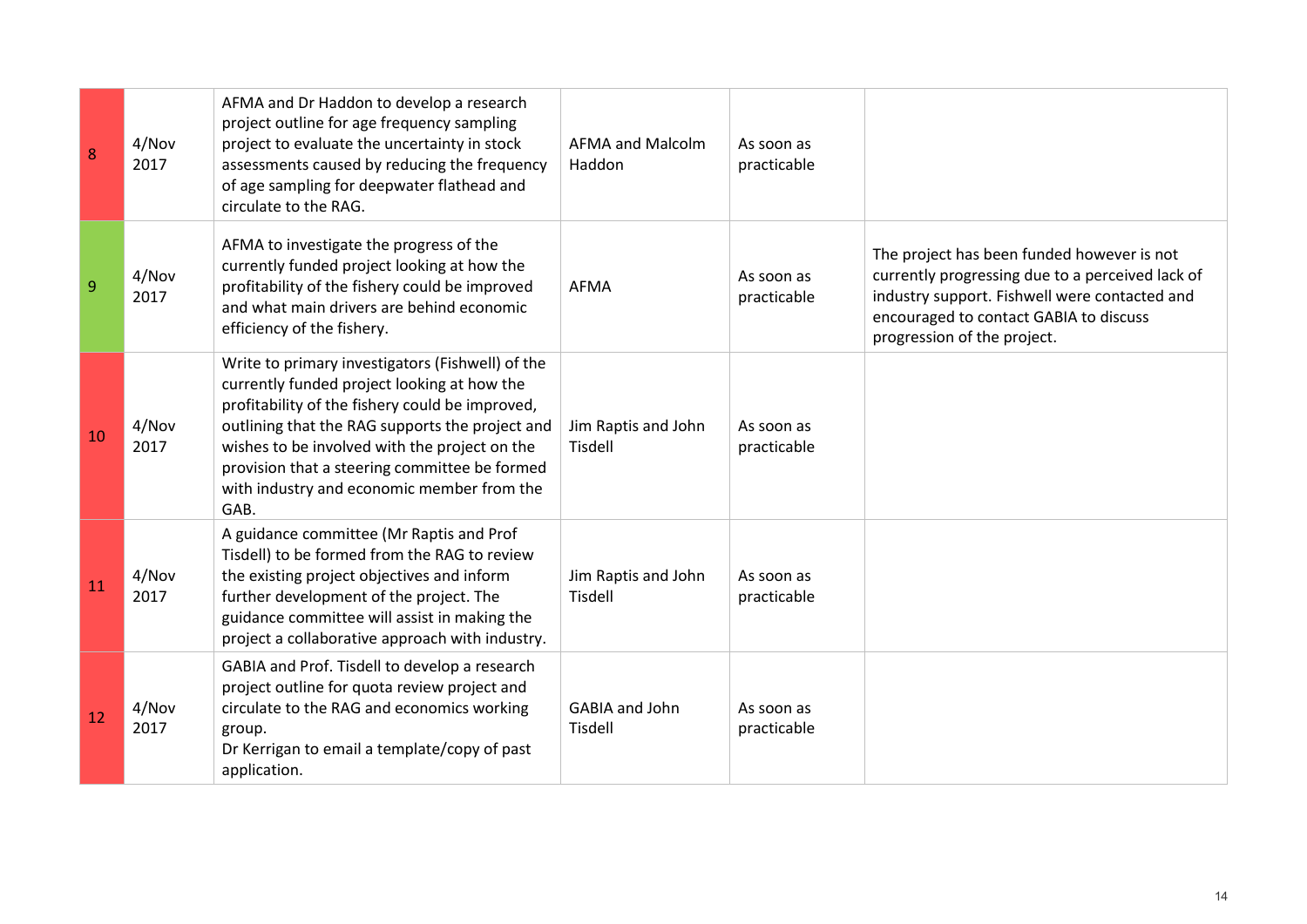| 13 | 4/Nov<br>2017 | Dr Kerrigan to circulate updated GAB draft<br>research plan to the RAG.                                                                                                            | <b>Brigid Kerrigan</b>               | As soon as<br>practicable | Circulated with finalised meeting minutes. |
|----|---------------|------------------------------------------------------------------------------------------------------------------------------------------------------------------------------------|--------------------------------------|---------------------------|--------------------------------------------|
| 14 | 4/Nov<br>2017 | Prof Tisdell to work with AFMA and provide<br>guidance on cost/benefit analysis for the<br>Bycatch Research and Development Plan when<br>developing the full project proposal.     | AFMA and John<br><b>Tisdell</b>      | As soon as<br>practicable |                                            |
| 15 | 4/Nov<br>2017 | GABIA, Mr Raptis and Mr Lloyd to assist in<br>drafting a full project proposal for the Bycatch<br>Research and Development Plan as co-<br>investigators.                           | GABIA, Jim Raptis and<br>Lance Lloyd | As soon as<br>practicable |                                            |
| 16 | 5/Nov<br>2017 | Investigate what orange roughy otoliths<br>(number and location per year) have been<br>collected for Albany/Esperance zone and<br>determine the cost of aging additional otoliths. | <b>AFMA and GABIA</b>                | As soon as<br>practicable |                                            |
| 17 | 6/Nov<br>2017 | Finalise a specific sampling plan for western<br>gemfish for approval by GABRAG and<br>circulation to industry.                                                                    | <b>GABIA</b>                         | As soon as<br>practicable |                                            |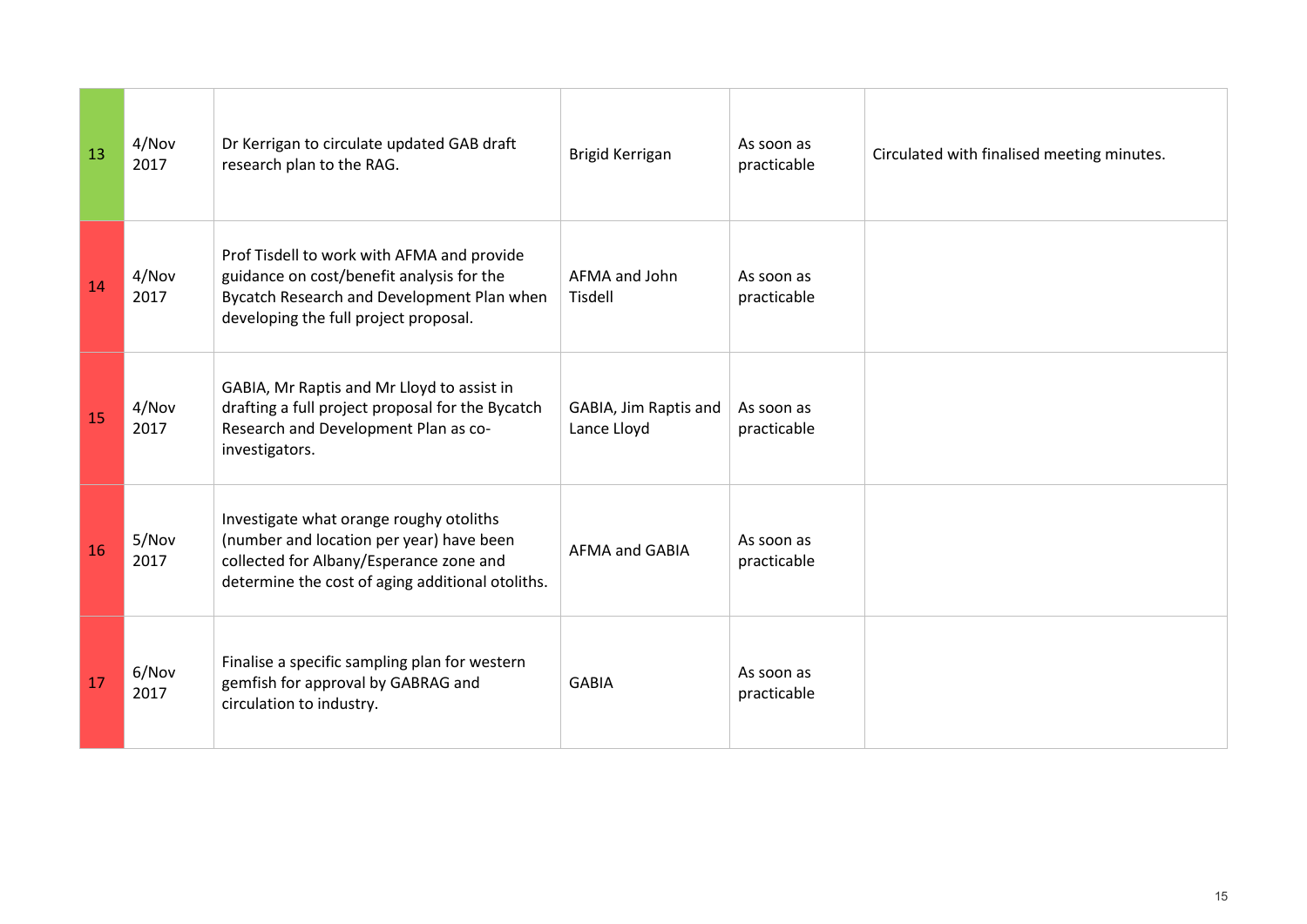| 18 | 7.1/Nov<br>2017 | GABIA to explore alternative options for<br>observer provisions to the GABTF.                                                                                                                                                    | GABIA | As soon as<br>practicable |  |
|----|-----------------|----------------------------------------------------------------------------------------------------------------------------------------------------------------------------------------------------------------------------------|-------|---------------------------|--|
| 19 | 10/Nov<br>2017  | GABIA to write to TGS stating the importance<br>of the timing of the FIS and the importance of<br>it being run independently of seismic testing,<br>taking into consideration the research<br>presented by DR Haddon to the RAG. | GABIA | As soon as<br>practicable |  |

| <b>ACTION ITEMS EMERGING FROM THE JUNE MEETING 2018</b> |                       |                                                                                                                                                                                                                                                                    |                                     |                                              |                 |
|---------------------------------------------------------|-----------------------|--------------------------------------------------------------------------------------------------------------------------------------------------------------------------------------------------------------------------------------------------------------------|-------------------------------------|----------------------------------------------|-----------------|
| No.                                                     | Agenda<br><b>Item</b> | <b>Action Item</b>                                                                                                                                                                                                                                                 | <b>Agency/Person</b><br>responsible | <b>Timeframe</b>                             | <b>Progress</b> |
| $\mathbf{1}$                                            | $2.1$ /June<br>2018   | GABIA and AFMA to work together to locate<br>the results of the dogfish hook survey<br>mentioned in the GABIA submission and<br>circulate to the RAG. Also to ensure that the<br>data is made available to the committee<br>conducting the review of the Strategy. | AFMA and GABIA                      | As soon as<br>practicable                    |                 |
| $\overline{2}$                                          | $2.1$ /June<br>2018   | AFMA to work with Mr Raptis to facilitate<br>carrying of an observer if and when they fish<br>within the Kangaroo Island Hill closure.                                                                                                                             | Jim Raptis and AFMA                 | When<br>practicable                          |                 |
| 3                                                       | $3.1$ /June<br>2018   | <b>GABMAC and SEMAC to consider advice</b><br>regarding delineation of eastern and western<br>gemfish stocks between zone 40 and 50 prior<br>to the 2019 assessment.                                                                                               | AFMA                                | ASAP, but prior<br>to the 2019<br>assessment |                 |